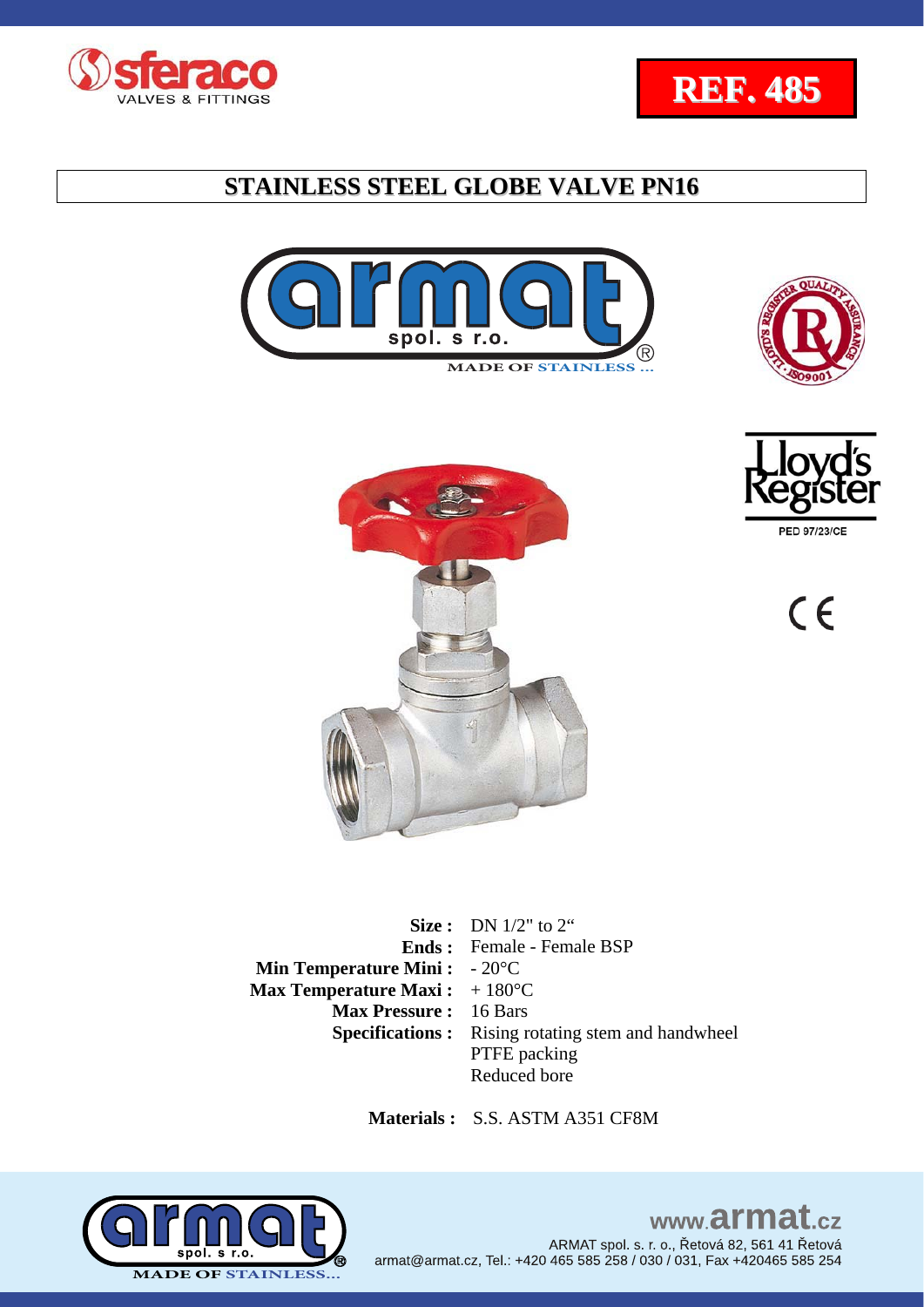



#### *SPECIFICATIONS :*

Respect the flow direction ( indicated by the arrow ) Rising rotating stem and handwheel PTFE packing S.S. ASTM A351 CF8M body Reduced bore Threaded female BSP cylindrical

#### *USE :*

For common fluids Min and max Temperature Ts : - 20°C to + 180°C Max Pressure Ps : 16 bars ( see graph ) **Do not use for steam**

#### *PRESSURE / TEMPERATURE GRAPH ( STEAM EXCLUDED ) :*

### **PRESSURE**

### **BAR**



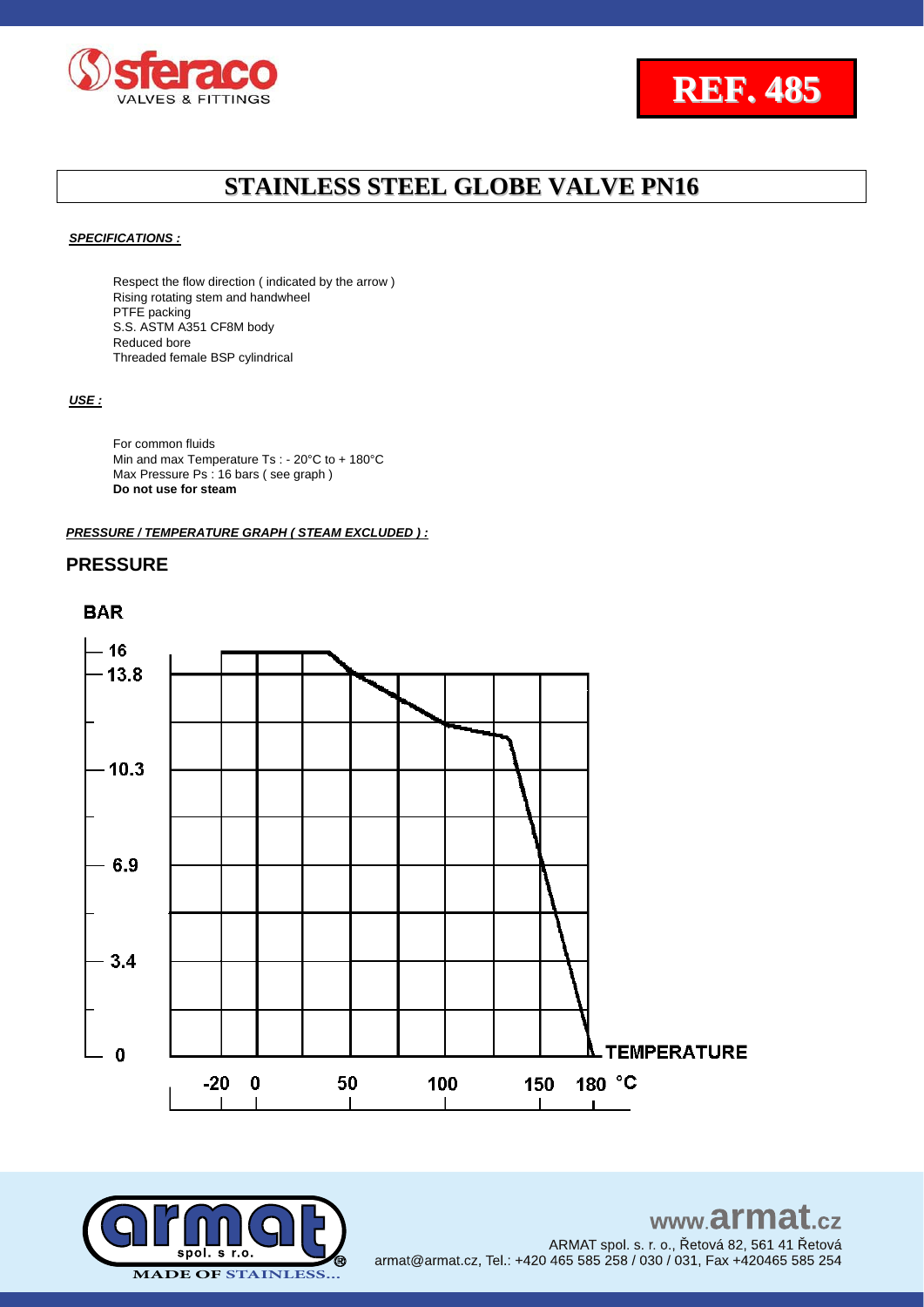



#### *HEAD LOSS GRAPH :*



#### *FLOW COEFFICIENT Kvs ( M3 / h ) :*

| <b>DN</b>    | 1/2  | $3/4$ " | 4.66 | 1"1/4 | 1"1/2 | R <sub>1</sub> |
|--------------|------|---------|------|-------|-------|----------------|
| $Kvs$ ( m3/h | 1.88 | 3.06    | 5.67 | 9.05  | 15.18 | 24.94          |

### *RANGE :*

Globe valve female threaded cylindrical BSP from DN 1/2" to DN 2" **Ref. 485**

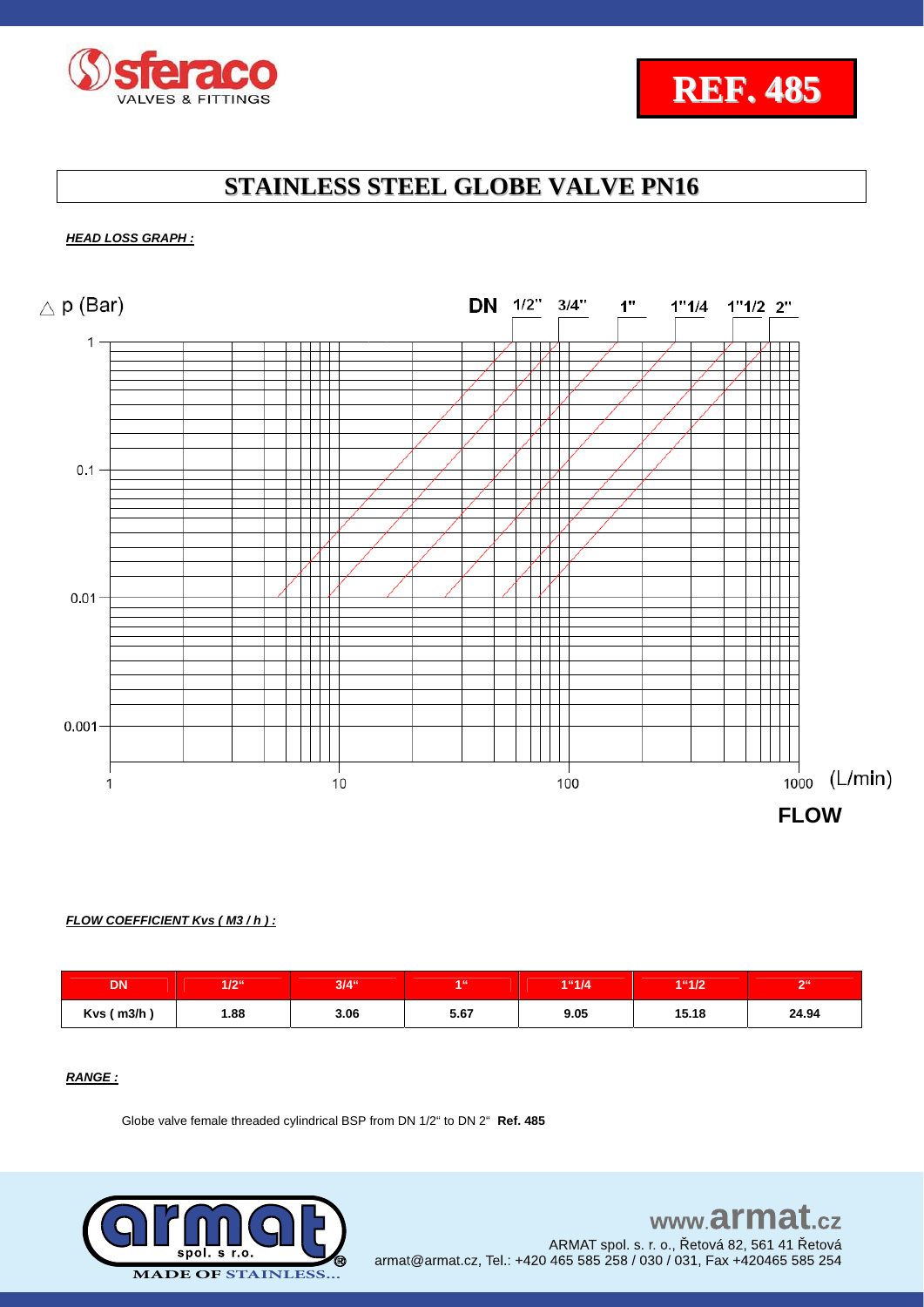



*MATERIALS :*



| <b>Item</b>    | <b>Designation</b> | <b>Materials</b> |  |  |
|----------------|--------------------|------------------|--|--|
| 1              | Body               | ASTM A351 CF8M   |  |  |
| 2              | Body seal          | <b>PTFE</b>      |  |  |
| 3              | <b>Disc</b>        | SS 316           |  |  |
| 4              | <b>Stem</b>        | SS 316           |  |  |
| 5              | <b>Bonnet</b>      | SS 316           |  |  |
| 6              | Packing            | <b>PTFE</b>      |  |  |
| $\overline{7}$ | Packing gland      | SS 304           |  |  |
| 8              | Packing nut        | ASTM A351 CF8M   |  |  |
| 9              | Handwheel          | <b>Steel</b>     |  |  |
| 10             | Name plate         | SS 304           |  |  |
| 11             | Washer             | SS 316           |  |  |
| 12             | <b>Nut</b>         | SS 304           |  |  |



# www.armat.cz

ARMAT spol. s. r. o., Řetová 82, 561 41 Řetová armat@armat.cz, Tel.: +420 465 585 258 / 030 / 031, Fax +420465 585 254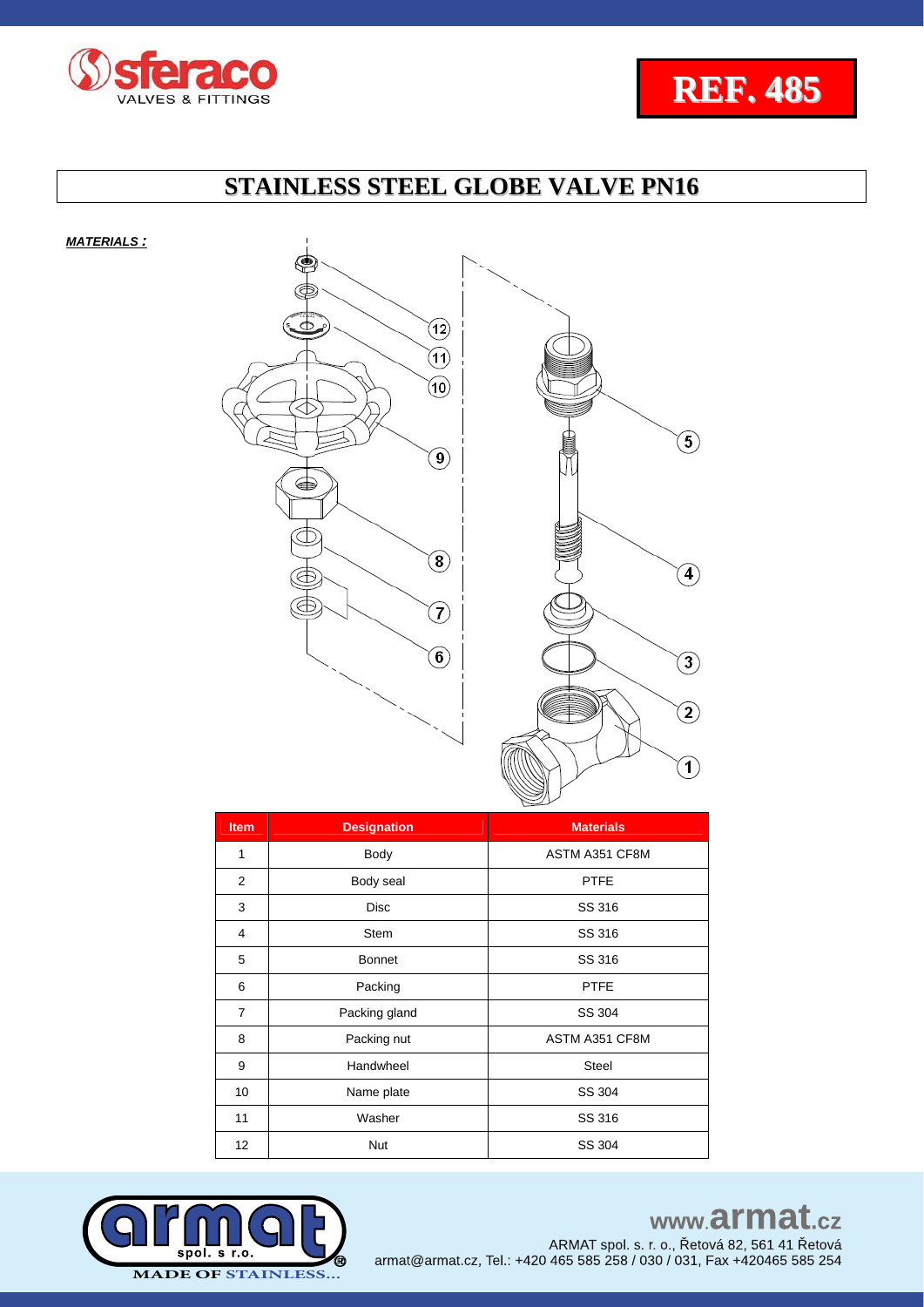



*SIZE ( in mm ) :* 



| Ref. | <b>DN</b>      | 1/2" | 3/4" | 1"   | 1"1/4 | 1"1/2 | 2"   |
|------|----------------|------|------|------|-------|-------|------|
| 485  | Ød             | 12   | 15   | 20   | 25    | 32    | 40   |
|      |                | 52   | 60   | 72   | 81    | 90    | 101  |
|      | L1             | 12.5 | 13   | 17.5 | 19    | 20    | 20   |
|      | H (opened)     | 79   | 91   | 105  | 127   | 142   | 158  |
|      | Øν             | 70   | 70   | 80   | 80    | 90    | 100  |
|      | Weight (in Kg) | 0.26 | 0.44 | 0.60 | 0.96  | 1.22  | 1.74 |



www.armat.cz

ARMAT spol. s. r. o., Řetová 82, 561 41 Řetová armat@armat.cz, Tel.: +420 465 585 258 / 030 / 031, Fax +420465 585 254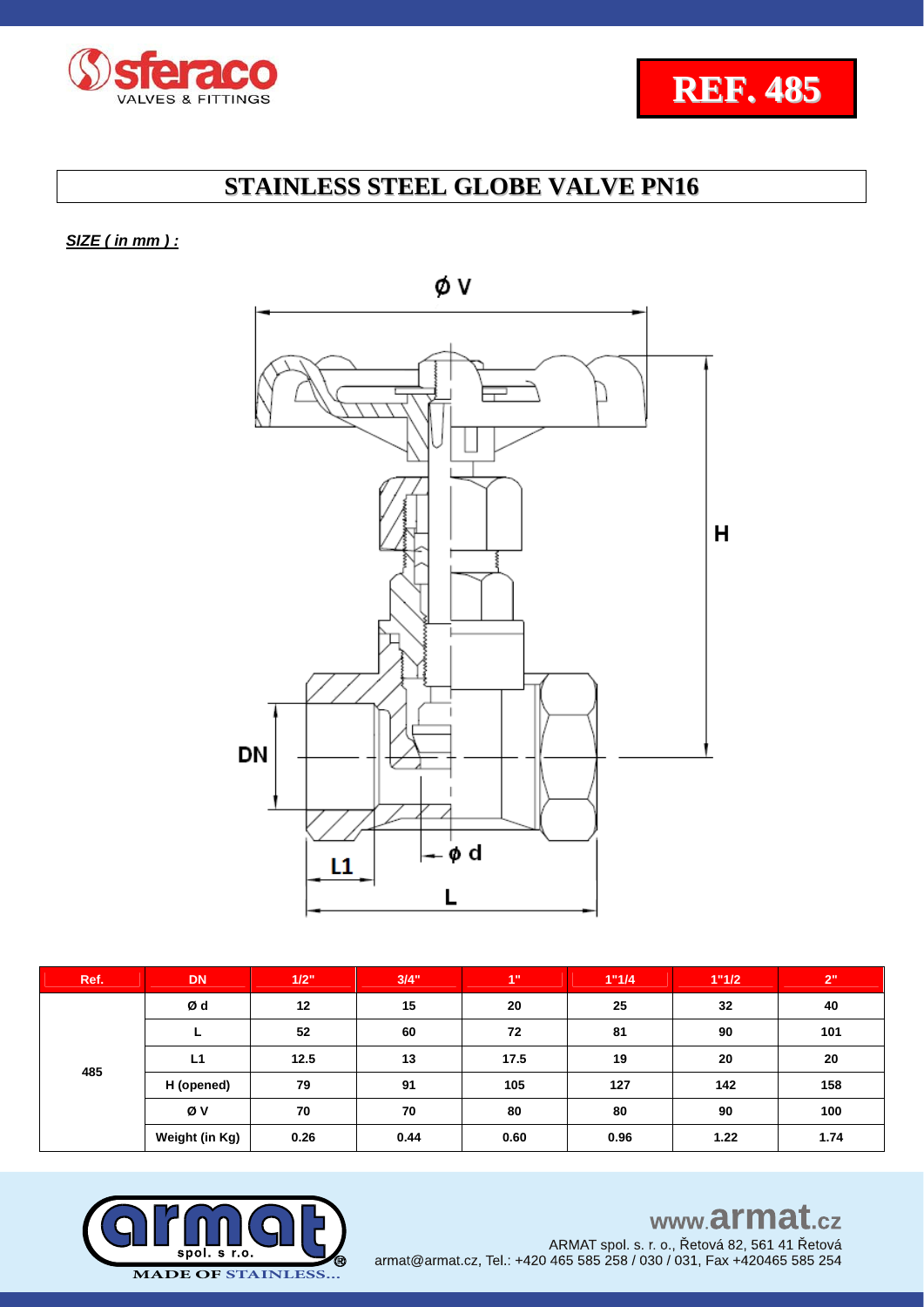



*STANDARDS :*

Fabrication according to ISO 9001 : 2008

DIRECTIVE 97/23/CE : Risk category I module A

Pressure tests according to EN 12266-1, D class

Threaded BSP female cylindrical according to ISO 228-1

**ADVICE :** Our opinion and our advice are not guaranteed and SFERACO shall not be liable for the consequences of damages. The customer must check the right choice of the products with the real service conditions.



www.armat.cz ARMAT spol. s. r. o., Řetová 82, 561 41 Řetová armat@armat.cz, Tel.: +420 465 585 258 / 030 / 031, Fax +420465 585 254